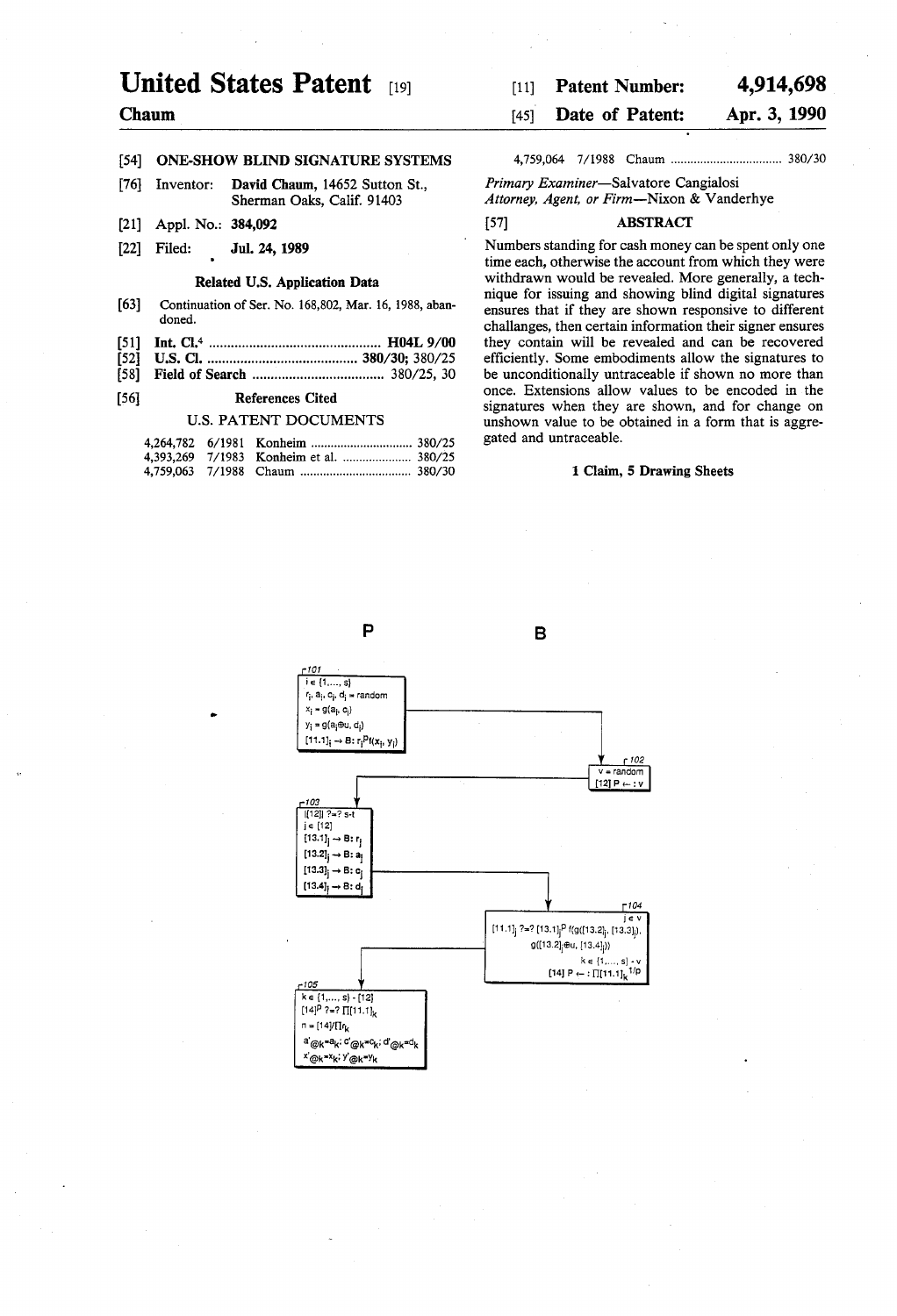

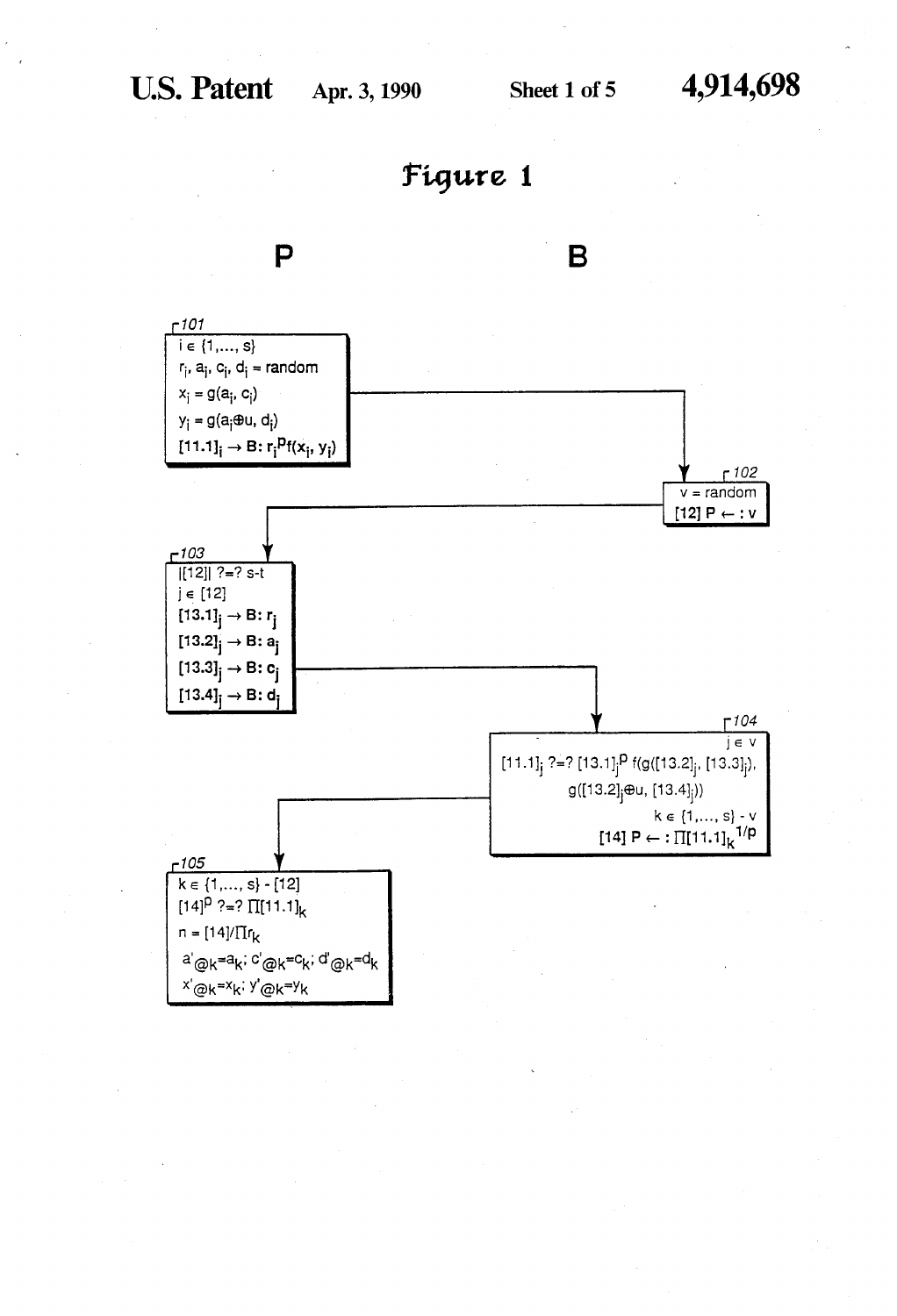Figure 2

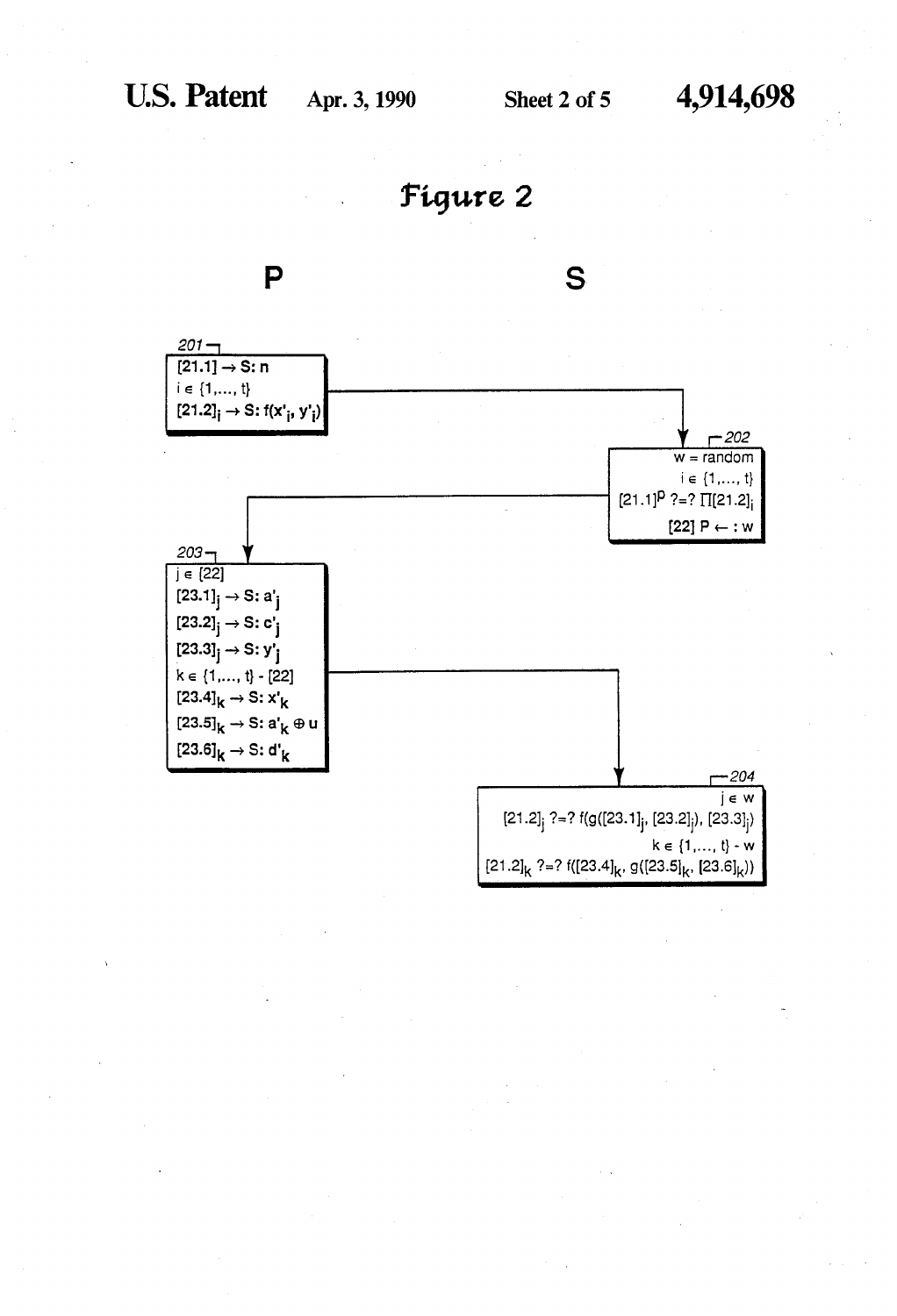



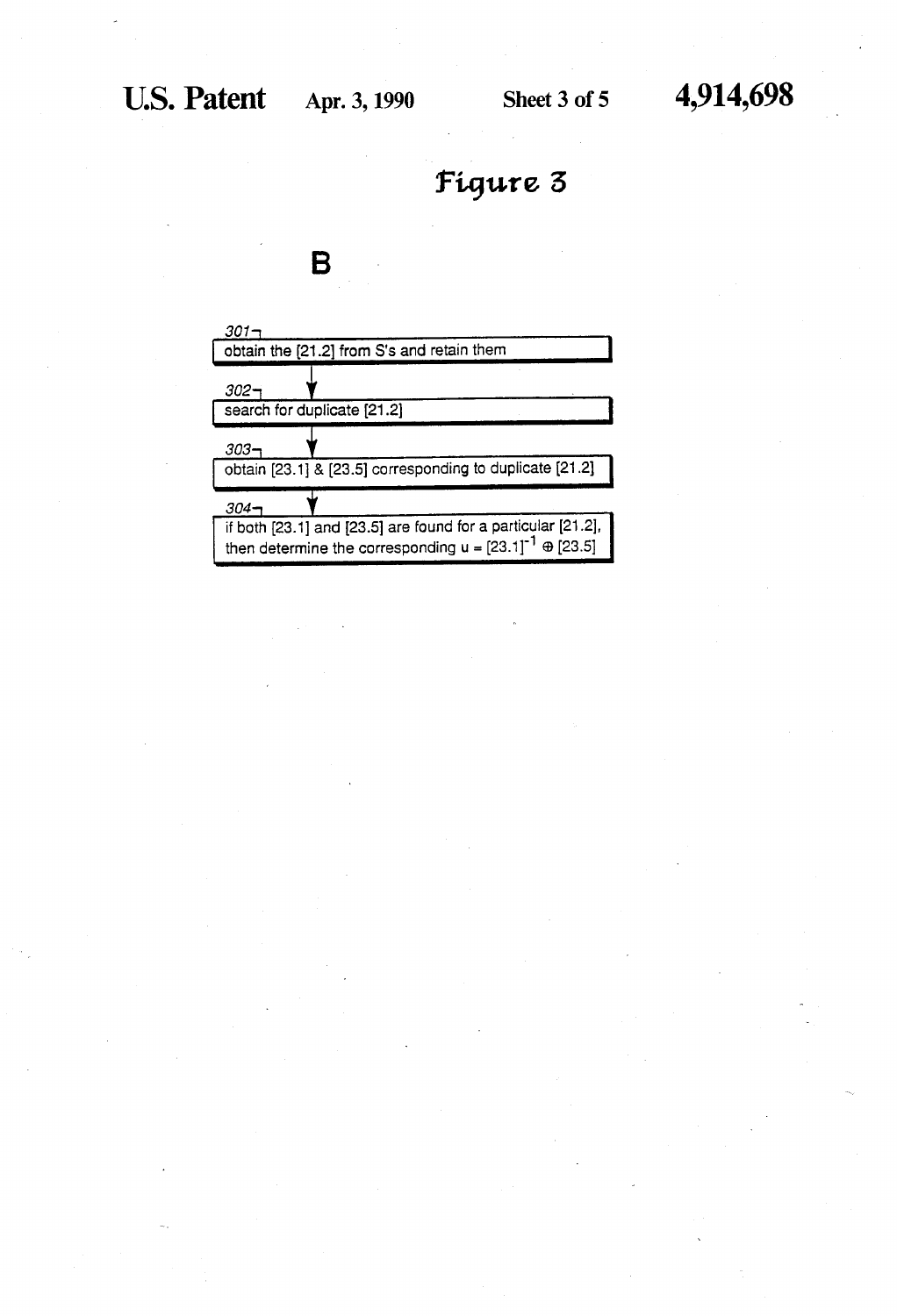



B

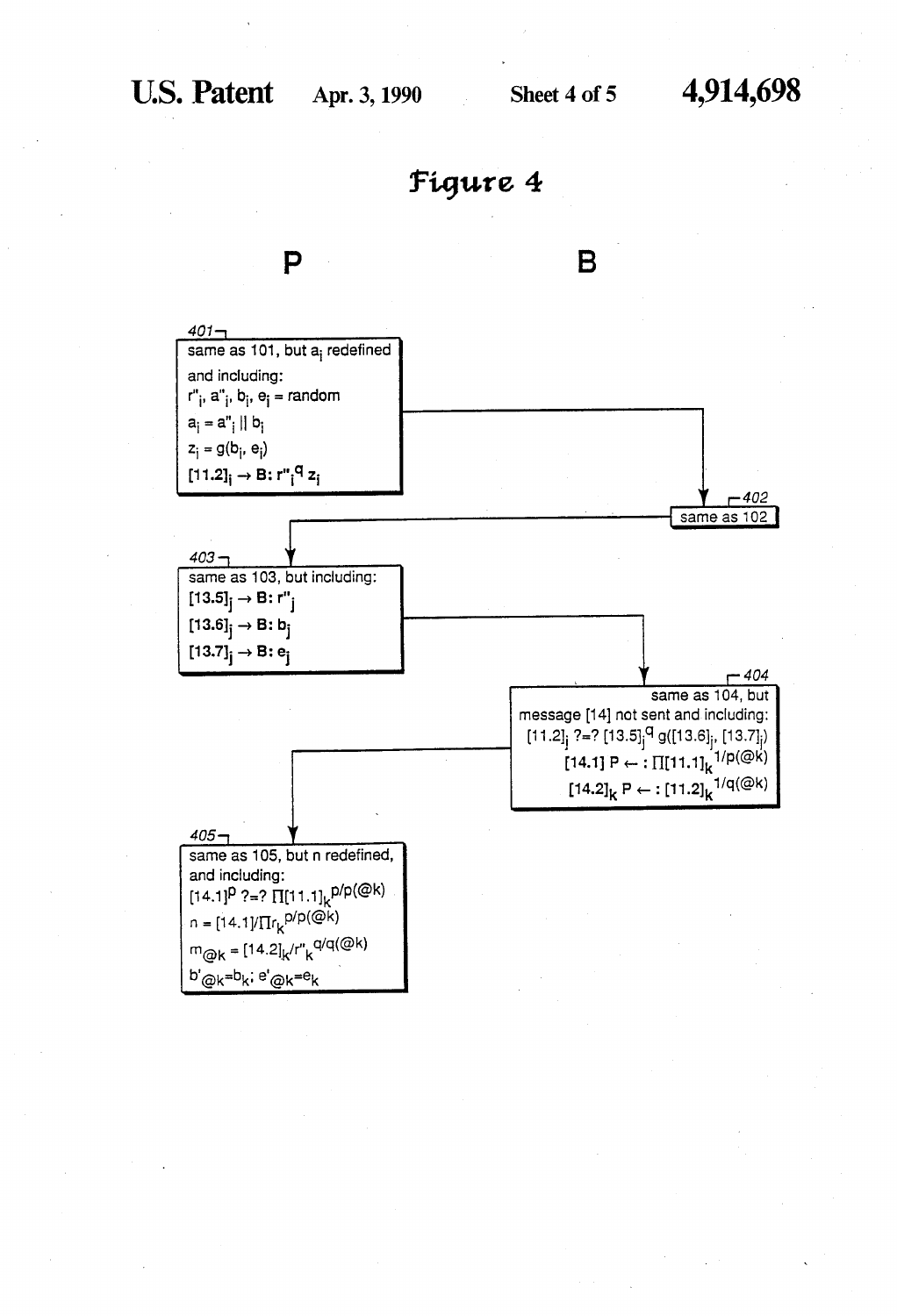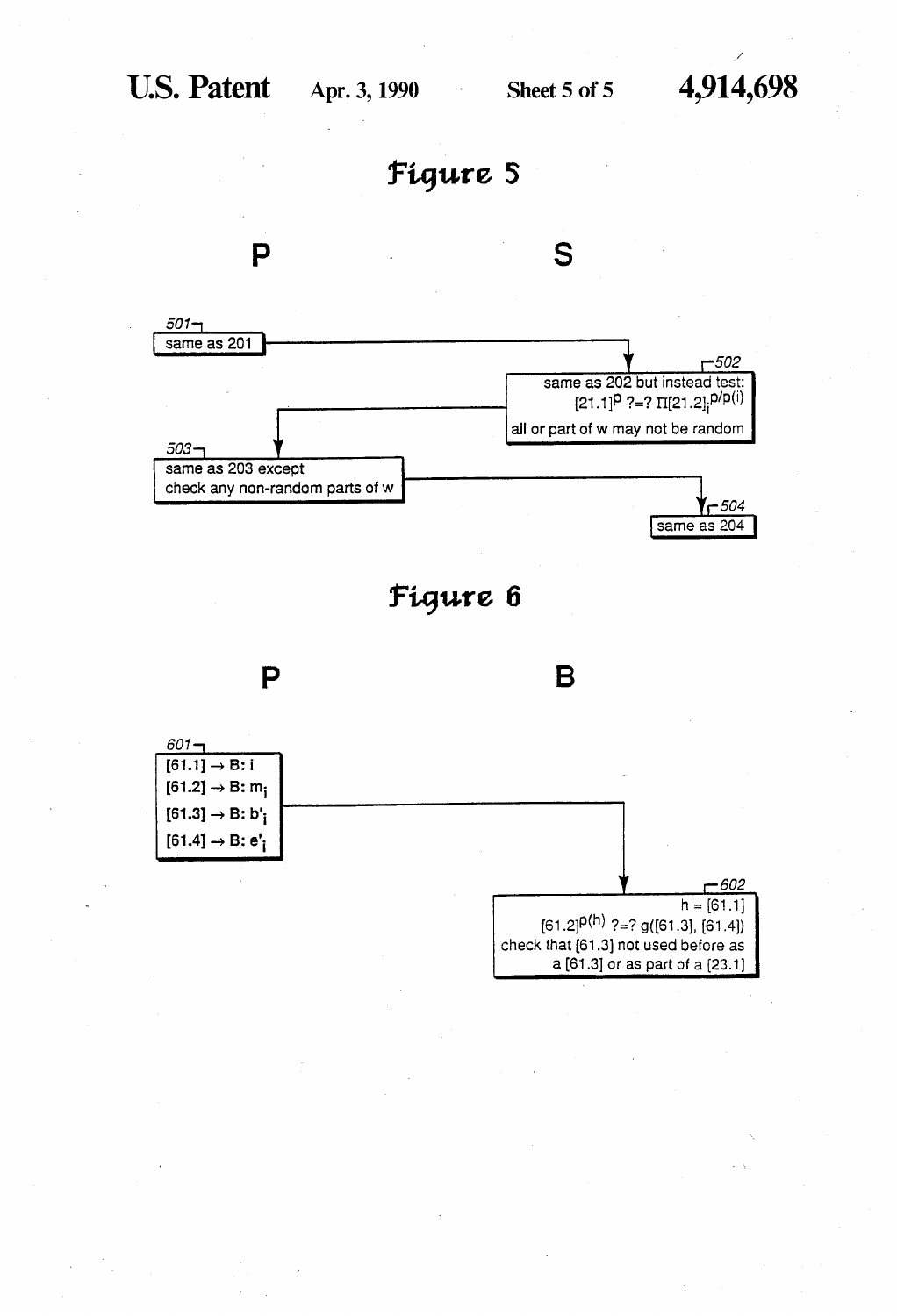5

# ONE-SHOW BLIND SIGNATURE SYSTEMS

### BACKGROUND OF THE INVENTION

1. Field of the Invention

This is a continuation of application Ser. No. 168,802 filed 3-16-88, now abandoned.

This invention relates to cryptographic systems, and more specifically to public-key digital signature systems  $_{10}$ providing unlinkability.

2. Description of Prior Art

Blind signatures are known in the art, as described in European Patent Publication 0139313, dated 2/5/85, claiming priority on U.S. Ser. No. 524896, titled "Blind<br>15 signature systems," and European Patent Publication 0218305, dated 4/15/87, claiming priority on U.S. Ser. No. 784999, titled "Unanticipated blind signature sys tems," both by the present applicant.

These signatures can be used rather directly to con- $_{20}$ struct a payment system (as described, for instance, in the applicant's "Security without identification: Transaction systems to make Big-Brother obsolete," Commu nications of the ACM, Oct. 1985, pp. 1030-1044.) In such systems, a bank might charge, say, one dollar to  $_{25}$ make a blind signature. People can buy such signatures from the bank (the blinding lets them keep the bank from learning which ones they bought) and then spend them at, say, a shop. The shop could check with the bank in an on-line transaction to verify upon receiving a  $_{30}$ particular signature that it has not already been spent elsewhere. If shops do not perform such checking, then someone could spend the same number in more than one shop, and the blind signatures would protect them from ever being traced. But on-line checking may be <sub>35</sub> costly or even infeasible in many applications.

Another use of blind signatures is in credential mech anisms. These were also introduced in the article cited above, and have since been further detailed in "A secure and privacy-protecting protocol for transmitting per- $_{40}$ sonal information between organizations," that ap peared in Proceedings of Crypto 86, A.M. Odlyzko Ed., Springer-Verlag, 1987, by the present applicant and J.-H. Evertse. When "digital pseudonyms" are established for showing or receiving credentials in such 45 mechanisms, it may be necessary to perform an on-line transaction to ensure that the same pseudonym has not already been used before.

In all these systems, there are essentially three parties: (1) the signature issuing party; (2) the plurality of parties  $50$ to whom signatures are issued by the first party; and  $(3)$ the plurality of parties to whom the signatures are shown by the second parties. One aspect that could be improved-without reducing unlinkability for "honest" one another or some clearing center before accepting a signature, otherwise they will have no recourse if it turns out that the same signature has already been shown to more than a single third party.

### OBJECTS OF THE INVENTION

Accordingly, it is an object of the present invention to provide a public-key digital signature system that allows signatures to be issued by a first party to a second party and for the second party to provide them to a 65 third party, where cooperation of the first and third parties is unable trace second parties that do not show any signature more than once.

Another object of the present invention is to allow such untraceability to be unconditional, in the sense that (still assuming the second party does not show any signature more than once) even if unlimited computing resources were to become available to the first and third parties, tracing would remain impossible.

A further object of the present invention is to allow the first and third parties to efficiently detect and trace (back to the particular issue of the signature by the first party) a second party who shows any single signature more than once.

An additional object of the present invention is to allow said detecting and tracing to be done at any time after a signature is shown more than once.

A still further object of the present invention is to allow the second party to encode a number into the form of the signature that is shown.

Yet another object of the present invention is to allow said number to represent a value, and for the second party to be able to later obtain a refund for the differ ence between the value shown and the maximum value.

An even further object of the present invention is to allow the refund of value to be obtained for at least parts of more than one signature shown, in such a way that the particular value originally shown is not re vealed during refund.

Still another object of the present invention is to allow efficient, economical, and practical apparatus and methods fulfilling the other objects of the invention.

Other objects, features, and advantages of the present invention will be appreciated when the present descrip tion and appended claims are read in conjunction with the drawing figures.

### BRIEF DESCRIPTION OF THE DRAWING FIGURES

FIG. 1 shows a flowchart of a preferred embodiment of a first exemplary one-show blind signature obtaining protocol in accordance with the teachings of the pres ent invention.

FIG. 2 shows a flowchart of a preferred embodiment of a first exemplary one-show blind signature showing protocol in accordance with the teachings of the pres ent invention.

FIG. 3 shows a flowchart of a preferred embodiment of a first exemplary multiple-showing detection and tracing protocol in accordance with the teachings of the present invention.

FIG. 4 shows a flowchart of a preferred embodiment of a second exemplary one-show blind signature obtain ing system extension to FIG. 1 in accordance with the teachings of the present invention.

second parties-is that the third parties must check with 55 ing system extension to FIG. 2 in accordance with the FIG. 5 shows a flowchart of a preferred embodiment of a second exemplary one-show blind signature show teachings of the present invention.

> 60 the teachings of the present invention. ' FIG. 6 shows a flowchart of a preferred embodiment of a refund signature showing system, for the exemplary embodiments of FIG. 4 and FIG. 5, in accordance with

### BRIEF SUMMARY OF THE INVENTION

In accordance with these and other objects of the present invention, a brief summary of an exemplary embodiment will now be presented. Some simplifications and omissions may be made in this brief summary, which is intended only to highlight and introduce some aspects of the invention, but not to limit its scope. De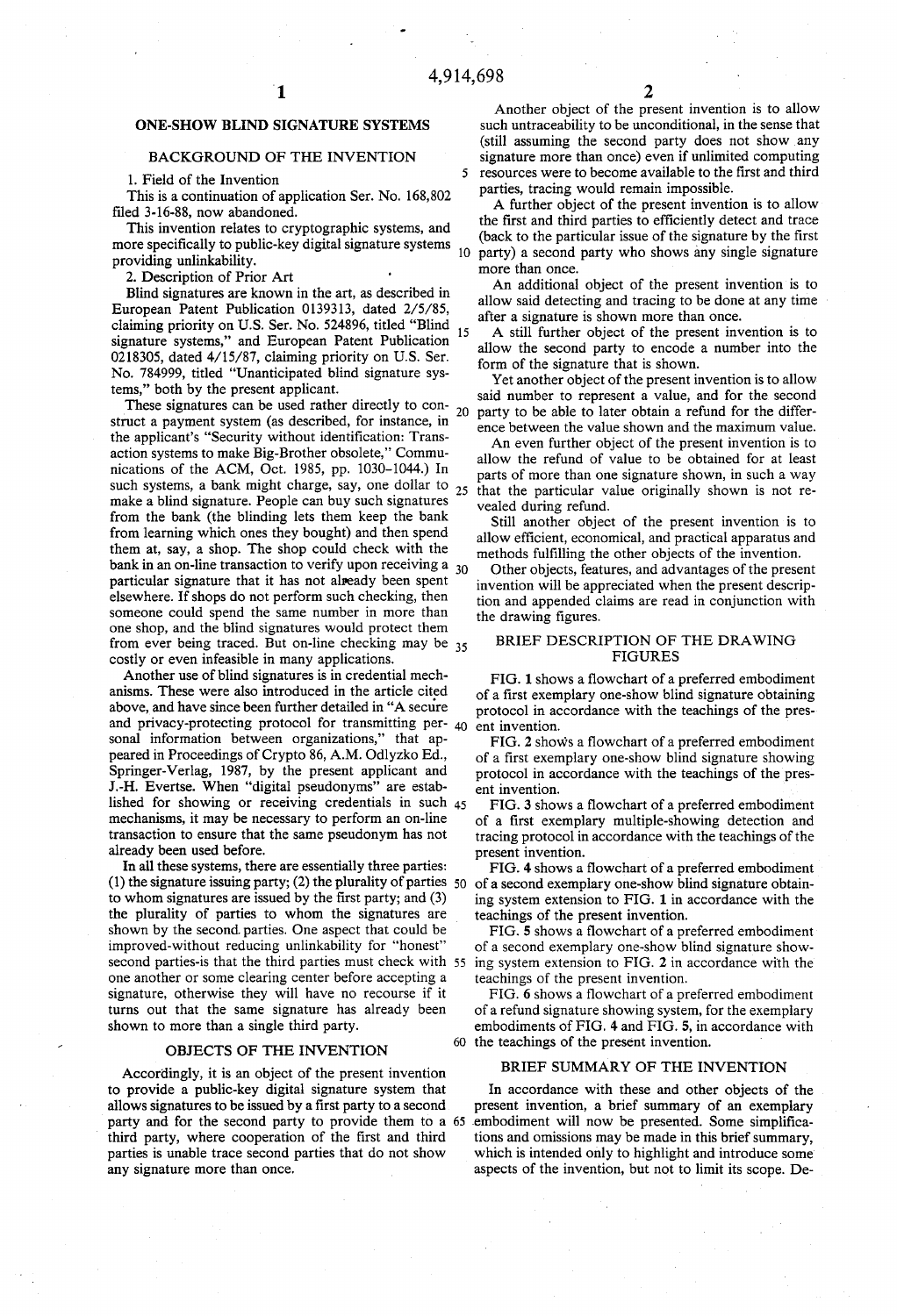tailed descriptions of preferred exemplary embodiments adequate to allow those of ordinary skill in the art to make and use the inventive concepts are provided later.<br>The basic protocol is in three parts: party P obtaining

a one-show signature from party B; P showing a one- 5 show signature to party S; and B detecting and tracing signatures that have been shown more than once. (These letters have been chosen as mnemonic devices for clarity only to stand for payer, bank, and shop, without any limitation on applications being implied.) 10

There is a certain structure that B ensures is built into signatures when they are issued. When they are shown, certain parts of this structure are exposed, with the choice of what parts being at least somewhat out of the control of P. If even one more part of the signature were exposed, then a simple computation would allow an identifier that was built-into the structure of the signature to be determined. If the signature were to be shown a second time, different parts of the structure can be expected to be revealed, and hence it will become traceable via the identifier.

More specifically, a particular case of the preferred embodiment (denoted as  $t=1$  in the later descriptions) involves a signature on a value of the form  $f(g(a,c))$ .  $g(a\bigoplus u,d)$ , where f and g are one-way functions. When 25 this signature is shown, the pre-images under one of the g's must be shown to S but only the image of the other g need be shown. This data can be tested by S, simply by applying the public functions and checking that what results is the message of the digital signature it receives. 30

Suppose now that the pre-images under the other g are also learned in a second showing of the signature. First notice that the two showing are easily associated with each other since they would involve exactly the same image under f. The identifying information u 35 would then easily be derived simply by forming  $u=a^{-1}$ .  $\oplus$ (a $\oplus$ u), where  $\oplus$  is a group operation.

The choice of which g will have its arguments re vealed can be encoded as a single bit. More generally, there are t terms in the signature, each of the same form as the one shown. A t-bit string is a challenge that deter mines which half will be opened for each term. If these challenges differ, even 'in one bit position, then enough will be revealed to allow u to be easily determined.

For untraceability, it is of course necessary that a g 45 cannot be inverted to recover its pre-images. If the c and d arguments are randomly chosen from a set at least as large as the range of g, then it may not be possible to invert g uniquely.

A variation encodes an amount of, say, money in 50 some part of the challenge string. Other signatures are also issued by B that can be shown only if the corre sponding bit of the challenge string is shown as 0. These allow P to get change for the unspent value. But since they can be separate signatures, change from more 55 than one original signature can be obtained at once, thereby hiding the exact amounts used in each payment.

# GENERAL DESCRIPTION

may be divided into a basic first embodiment and a second extended embodiment. In the first embodiment, a first transaction (FIG. 1) allows party P to obtain a signature from a party B. The second transaction (FIG. 2) allows this signature to be accepted from P by S 65 responsive to a number w that may be unknown to P a priori. The third transaction allows B to uncover u (an identifier) that B associates with P if and only if P shows

4

the signature with sufficiently different w  $(FIG. 3)$ . The second embodiment can use this third transaction un modified, but has a modified issuing transaction between  $P$  and  $B$  (FIG. 4), a modified showing transaction between P and S (FIG. 5), and an unshown reclaim transaction between P and B (FIG. 6).

### DETAILED DESCRIPTION OF PREFERRED EMBODIMENTS

While it is believed that the notation of FIGS. 1-6 would be clear to those of ordinary skill in the art, it is first reviewed here for definiteness.

The operations performed are grouped together into flowchart boxes. The column that a box is in indicates which party performs the operation defined in that box. The columns are labeled by party name across the top. The operation of saving a value under a symbolic name is denoted by the symbolic name on the left of an equal sign and an expression for the value on the right-hand side. Another kind of operation is an equality test. The " $?$  =?" symbol is used to indicate these tests, and the testing party terminates the protocol if the test does not hold. (If the test is the last operation to be performed by a party during a protocol, then the success or failure of the test determines the party's success or failure with the protocol.) The final kind of operation is that of sending a message. This is shown by a message number on the left; followed by the name of the recipient party and an arrow (these appear for readability as either a recipient name then left pointing arrow, when the recip ient is on the left; or right pointing arrow then recipient name, when the recipient is on the right); followed by a colon; finally followed by an expression denoting the actual value of the message that should be sent.

Several kinds of expressions are used. One is just the word "random". This indicates that a value is prefera bly chosen uniformly from an appropriate set, defined in the text, and independently of everything else in the protocol. Thus a party should preferably employ a physical random number generator for these purposes, possibly with appropriate postprocessing. In practice, however, well known cryptographic and pseudorandom techniques may be applied possibly in combination with physical sources.

Another kind of expression involves exponentiation. All such exponentiation is preferably over the residues modulo a composite M, whose factorization is prefera bly available only to party B, such moduli being well known in the art, as first proposed in "A method for obtaining digital signatures and public-key cryptosys terns," by Rivest, Shamir and Adleman, Communica tions of the ACM, Feb. 1978, pp. 120-126. When no operation is shown explicitly, multiplication modulo M is assumed.

The cryptographic method and means described here 60 tem, or any other integer. In the extension of FIG. 4, 5, Different public exponents may be used with the modulus M. In FIGS. 1, 2, and 3, only public exponent p is used. This might be any suitable number: 2, a mod est size odd prime, a prime large enough to ensure that it is coprime with the order of the reduced residue sys and 6,  $p = GCD(p(1), p(2),...,p(t))$  and  $q = GCD(q(1), q(2), \ldots, q(t))$ . The p(i) and q(i) might each contain a distinct prime factor, as well as other common factors; or they might contain increasing multiplicities of some factor or factors. For example,  $p(i)=2^i$  and  $q(i)=2<sup>i</sup>$ , is believed to be secure and to offer economy in computation, particularly when the convention is taken that smaller exponents stand for lower denominations.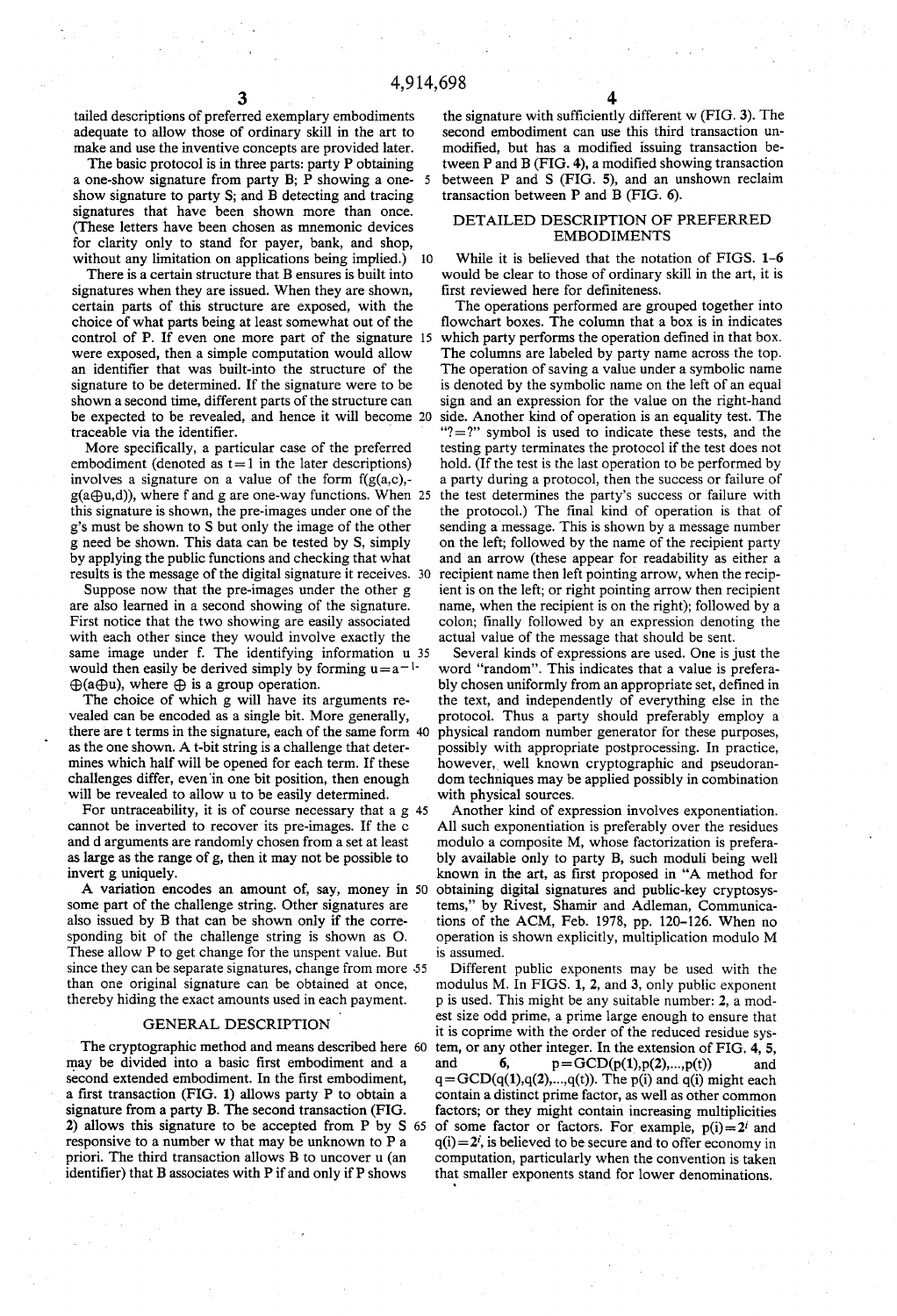Even public exponents do require extra attention, as would be obvious to those of skill in the art, since for one thing square roots do not exist for many residues. Thus, B's choice of things to sign (determined by the set called v, as will be described) would necessarily avoid 5 the unsigneable. Another way to address this issue is by application of the well known special composite form with exactly two factors, each congruent to 3 modulo 4: the blinding factors would randomly include a standard public non-square with Jacobi symbol 1 along with an 10 image under f adjusted to have Jacobi symbol 1; each term of a signature under a distinct even exponent would have at B's option the public non-square in cluded under the signature; and signatures would be accepted of images under f with an optional multiple of 15 the public non-square. Notice further that if both parties put the public non-square in, then it can be taken out of the signature by P when its square root is also public. Care must also of course be taken that sis large enough that the chance of a square root on a chosen message 20 being learned by a cheater is acceptably small.

When "/" is used in the base, the multiplicative inverse is first calculated for the expression on the right and then this is multiplied by the expression on the left; when used in the exponent by B, it denotes the same 25 operation just describe, but the arithmetic is modulo the order of the group of residues modulo M; when used in the exponent by a party other than B, it denotes integer division. The results of all operations are assumed for convenience and clarity to be encoded as binary inte gers (the least positive representative is assumed for residue classes). Concatenation, denoted by " || ", is thus defined by juxtaposition of the bit vectors representing values.

The functions f and g are preferably publicly-agreed 35 one-way functions, (being thought of as) having two arguments, such functions well know in the art. Each image under g may be assumed to be conformable as an argument for f, and each image under f in turn is repre sentable as a residue modulo M, all in some standard 40 way. These functions should preferably be "collision free," in the sense that it is difficult to find more than one valid argument pair that yields the same result, a property commonly achieved in the cryptographic art.

A further desirable property of g is that for each 45 particular allowed first argument, there exist the same number of second arguments that produce each possible output; in other words, fixing any first argument gives a k-to-one map from the second argument to the output. This novel and inventive property is believed to offer the advantage of "unconditional" protection against tracing; that is, even infinite computing power is thought to be unable to determine the first argument of a g given only its result. In any case, functions believed to have such properties, or to be close to them in some 55 absolute or merely computational sense, may offer simi lar advantages. Since a "random" one-way function from the concatenation of the (suitably-sized) argu ments may be expected to come rather close to the desired properties, it is believed that almost any one 60 way function could be used.

One exemplary way to construct a preferred such function is to apply a bijective one-way-function, such as are well known in the public key cryptographic art as "discrete-log" problems over some group, to the second 65 argument and to use the group operation involved to combine the result with the image under a one-way function of the first argument. For instance, the first

argument might be used as the exponent of a primitive element modulo a first large prime and the result (possibly after applying, say, DES with a fixed key or the like) added, modulo a second large prime, to the result of raising a primitive element modulo the second prime to the second argument power. Bijective post-scram bling of the final result might be provided by a final application of, say, DES with a fixed key; and similar pre-scrarnbling of each of the original two arguments may also be used.

The infix operation " $\oplus$ " is the group operation of addition modulo a primart as large as any u, to be de scribed. It would be obvious to those of skill in the art how bit-wise exclusive-or, or any suitable group operation could also be used.

Subscripts, on both symbolic names and message numbers, denote indexes that for clarity are taken to be over the natural numbers; set notation (including set difference) is used to indicate the ordered sets over which these range. Symbolic names i, j, and k are used for indices. Cardinality of sets is shown as usual by surrounding them with "|" symbols. A special operation shown as " $@$ " is used for clarity as a prefix on the symbolic name of an index; this denotes the position of the index within its ordered index set. (For example, if ie{3, 1, 4} and  $g_1, g_2, g_3, g_4 = 4, 8, 1, 7$  then  $g_i = 1, 4, 7$  and  $g_i+ g_{\omega}= 5, 12, 8$ . The usual II notation is used for products modulo M, where the index in the expression fol lowing the  $\Pi$  is taken to run over its full index set.

Two parameters, s and t, are assumed known and agreed to all parties using them; they determine the size of the index sets used and increasing them increases security. Quite high security is believed to result form taking  $t = 100$  and  $s = 200$ , but far smaller values may be used in practice. This is especially true when multiple instances of FIG. 1 are conducted together, as men tioned later. The value of u is known to at least P and B, and might be a unique identifier for the particular transaction or for such combined transactions as mentioned.

Turning now to FIG. 1, the first part of a flowchart for the preferred embodiment will now be described in detail.

Box 101 shows P choosing  $r_i$ ,  $a_i$ ,  $c_i$  and  $d_i$  at random, such random selection as already mentioned, where i runs over the first s natural numbers. The  $r_i$  are used to \_form "blinding factors" by being raised to public expo nents, and hence they are preferably chosen from  $\{1,...,M-1\}$ , as is known in the art. The a<sub>t</sub> are preferably uniform to reduce the chance that two different payers choose the same one. The  $c_i$  and  $d_i$  will be used as the second argument to g, and are thus preferably chosen to maximize the desired properties already described for g, such as being chosen uniformly from the domain of the second argument of g. Then P computes the  $x_i$  by applying g to the corresponding  $a_i$  as first argument and  $c_i$  as second argument. Next the  $y_i$  are computed in a similar way, but each  $a_i$  is combined by the group operation  $\oplus$ with u to form the first argument to g and the  $d_i$  are taken as the second argument, with the result denoted symbolically as the corresponding  $y_i$ . Next s messages are formed and sent to B as indicated by the notation already described. The ith message  $[11.1]_i$  is a product modulo M of  $r_i$  raised to the p times f applied to first argument  $x_i$  and second argument  $y_i$ .

Box 102 indicates that, after receiving messages  $[11.1]$ , B first chooses v at random uniformly from the subsets of {l,...,s}with cardinality s-t and then returns this subset to  $P$  as message  $[12]$ .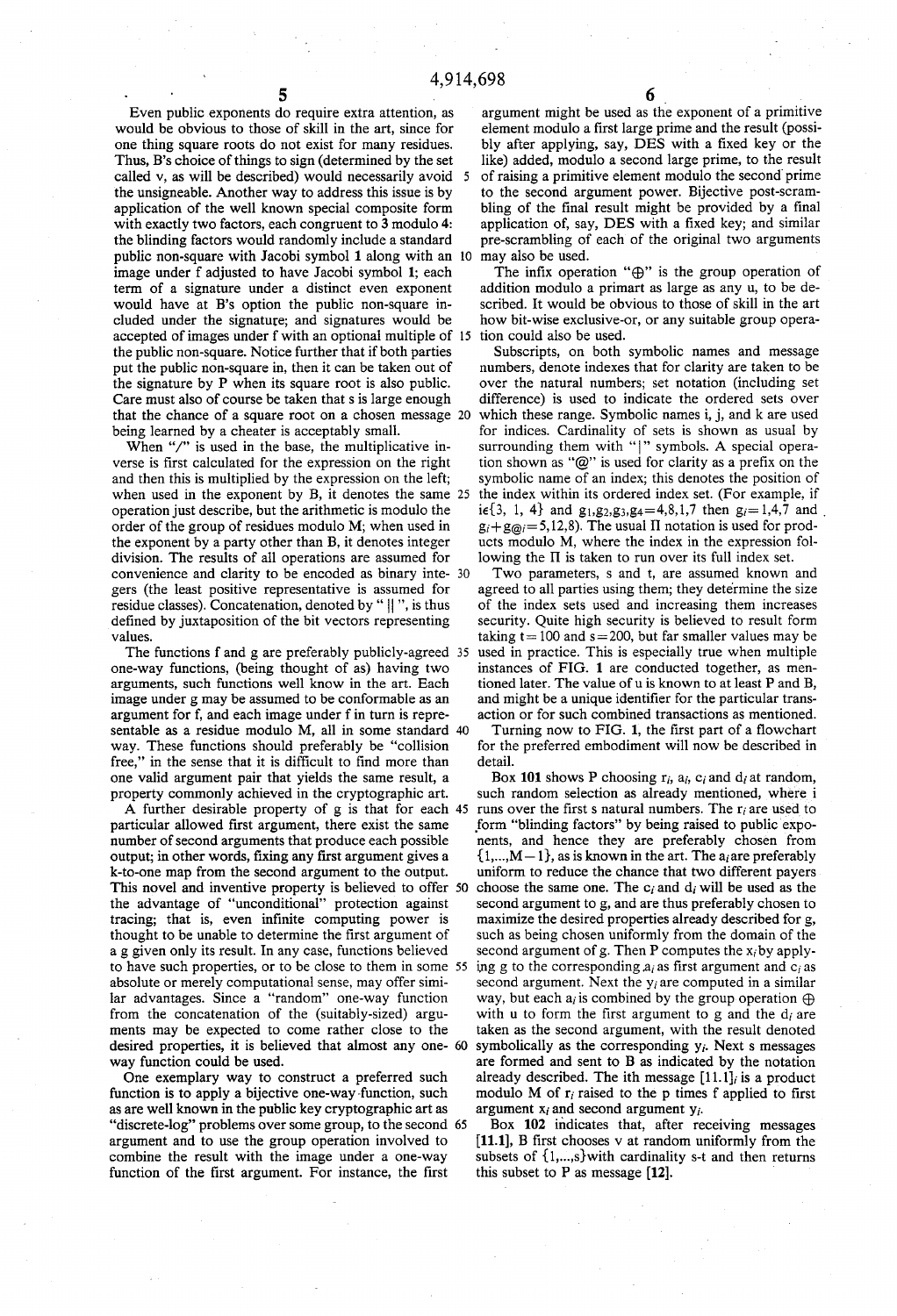Box 1203 describes first how P checks that the cardinality of this subset received as message [12]is s-t. As called for by the notation already defined, if this test is not satisfied, then P stops, otherwise P continues by first assigning the index  $j$  to range over this set. Then mes-  $5$ sages  $[13.1]_j$ ,  $[13.2]_j$ ,  $[13.3]_j$ , and  $[13.4]_j$  are formed from  $r_j$ ,  $a_j$ ,  $c_j$  and  $d_j$ , respectively. and sent to B.

Box 104 defines the actions of C after receipt of messages  $[13.1]_i$ ,  $[13.2]_i$ ,  $[13.3]_i$ , and  $[13.4]_i$ . For all indices j<br>in the set v message  $[11.1]_i$  is compared for equality 10 in the set v, message  $[11.1]$  is compared for equality with the product modulo M of the message [13.1]; raised to the p times an image under f of its two arguments, each of which is an image under g. The first application of g has message  $[13.2]$  as its first argument and  $[13.3]$ of g has message  $[13.2]$  as its first argument and  $[13.3]$ ; as its second; the second of these has a first argument  $^{15}$ consisting of message  $[13.2]$ ; combined using the operation  $\oplus$  with u, and second argument [13.4];. If this test is passed for all j, B continues. Next k is allowed to run over all elements in {l,...,s}not in v The product of all the  $[11.1]_k$  is formed and raised modulo M to the  $1/p^{20}$ power, denoting the pth root as already described. This value is then provided to P as message [14].

Box 105 denotes P first setting k to run over all elements in  $\{1,...,s\}$  not in [12]. Then message [14] receives  $_{25}$ is raised to the p power modulo M and compared for equality with the product modulo M of all the [11.1]in dexed by k. If this test is passed, P goes on to set n to the produce modulo M of message [14]times the multiplica tive inverse of the product of all the  $r_k$ . Finally, the  $a_k$ , tive inverse of the product of all the  $r_k$ . Finally, the  $a_k$ ,  $a_k$ ,  $a_k$ ,  $a_k$ , and  $y_k$  are assigned new indices: the first element in the ordered index set that j ranges over se lects the  $a_i$  that receives new index 1, the second element in the index set of j determines which element obtains index 2, and so on for all elements in the index  $_{35}$ set; the same applies for the  $c_k$ ,  $d_k$ ,  $x_k$ , and  $y_k$ .

Turning now to FIG. 2, the second flowchart for part of the preferred embodiment will now be described in detail.

Box 201 begins by P sending message  $[21.1]$ to S con- <sub>40</sub> taining the value of n that was computed in box 105 as already described. The index set for i is taken to be the first t natural numbers. Then, for each value of i, message  $[21.2]$ , is sent after being formed as the image under f with first argument  $x'_i$  and second argument  $y'_i$ .

Box 202 shows that S first chooses index set w at random from all subsets of  $\{1,...,t\}$ . Then S tests the p power of message [21.1]for equality with the product of all the  $[21.2]_i$ , all modulo M. If the test is satisfied, S continues by sending message [22], providing w to P. 50

Box 203 is the meeting of the challenge defined by message [22]received by P. For those elements j in [22],  $a'_{j}$ ,  $c'_{j}$ , and  $y'_{j}$  are sent to S as message [23.1]<sub>j</sub>, [23.2]<sub>j</sub>, and  $[23.3]_i$ , respectively; for those elements k in  $\{1,...,t\}$ but not in [22],  $x'_{k}$ ,  $a'_{k} \oplus u$ , and  $d'_{k}$ , are sent as messages 55 [23.4]<sub>k</sub>, [23.5]<sub>k</sub>, and [23.6]<sub>k</sub>, respectively.

Boxes 204 represents the reception and checking by S of the [23.1]through [23.6]. For each j in w, message  $[21.2]$  is tested for equality with the image under f of two arguments: first is the image under g of  $[23.1]$  and 60  $[23.2]_i$ , in that order; and second is  $[23.3]_i$ . For each k not in w but in  $\{1,...,t\}$ , message  $[21.2]$ <sub>k</sub> is tested for equality with the image under f of two arguments: first is [23.4]<sub>k</sub>; and second is the image under g of  $[23.5]$ <sub>k</sub> and  $[23.6]_k$ , in that order. 65

Turning now to FIG. 3, the third flowchart for part of the preferred embodiment will now be described in detail.

Box 301 indicates how B first obtains and records the [21.2]from each S.

Box 302 then indicates that'B searches for duplicities among the [21.2]received in box 301. One exemplary embodiment would store the [21.2]in some suitable way as they are received in [301]and this would easily be adapted to detect the duplications. (As would be obvious to those of skill in the art, it is anticipated that so called "hashing" might be an appropriate data structure for this, and since these are already images under a one-way function, some of their bits might be used directly as hash values.) Another example would be for many [21.2]to be stored as a batch unsorted and then to periodically sort those received and possibly merge them in with others already received. Various ways to detect such duplicities based on sorting or searching techniques are widely known in the computer science art.

Box 303 shows that B then obtains [23.1]and [23.5]messages, whichever are available, corresponding to at least two instances of a particular value of [21.2]detected as repeated in 302. It is expected that these would be obtained from each S that supplied the duplicate [21.2]. They might, for example, be provided by the S's together with the [21.2]; if batch sorting is performed in 302, then B could archive the [23.1]and [23.5]and retrieve those corresponding to duplicates as needed. Or in case, for example, the [23.1]and [23.5]are not supplied along with the [21.2], then B might request these from the S's, perhaps individually if which S sup plied which [23.2]were known to B.

Box 304 shows how B can reconstruct the u corre sponding to a particular [21.2]for which both the [23.1]and [23.5]are known. This is accomplished simply by combining the inverse in the group of [23.l]with the [23.5] using the group operation  $\oplus$ .

Turning now to FIG. 4, the fourth flowchart for part of the preferred embodiment will now be described in detail.

45 changes to boxes 101, 102, 103, 104, and 105, respectively. The boxes in this flowchart represent the modifications to the corresponding boxes in FIG. 1 to produce the second exemplary embodiment; for clarity and read ability, only the changes have been shown. More specif ically, boxes 401, 402, 403, 404, and 405 indicate the

Box 401 shows the changes to the actions defined in box 101 for P. The definition of the symbolic name a used in box 101 is replaced by that provided in box 401; otherwise the operations and messages shown in box 401 define only additional actions that should be included in box 101 for the second embodiment. Values for the ith component ( $1 \le i \le s$ ) of four symbolic names are chosen at random: r''<sub>i</sub> is chosen from the set of residues modulo M;  $a''$  is a string of length capable of just holding a group element under  $\bigoplus$ ; b<sub>i</sub> is chosen as a bit string whose length, after being appended to  $a''_i$ , is the appropriate size for the first input to g; and  $e_i$  is chosen much as  $c_i$  and  $d_i$  in FIG. 1. (It will be appreciated that u might be chosen by B; and need not contain as much information as required for the  $a_i$ , since it need not be protected against "birthday paradox" induced prob lems; hence, group elements under @ can be expected to conveniently leave enough room in the first argument of g to contain a suitably large b.) For each index i, still running from 1 to s, the value of  $a_i$  is computed as the concatenation of  $a''_i$  and  $b_i$ , with the  $b_i$  part occupying higher-order bit positions (that do not survive the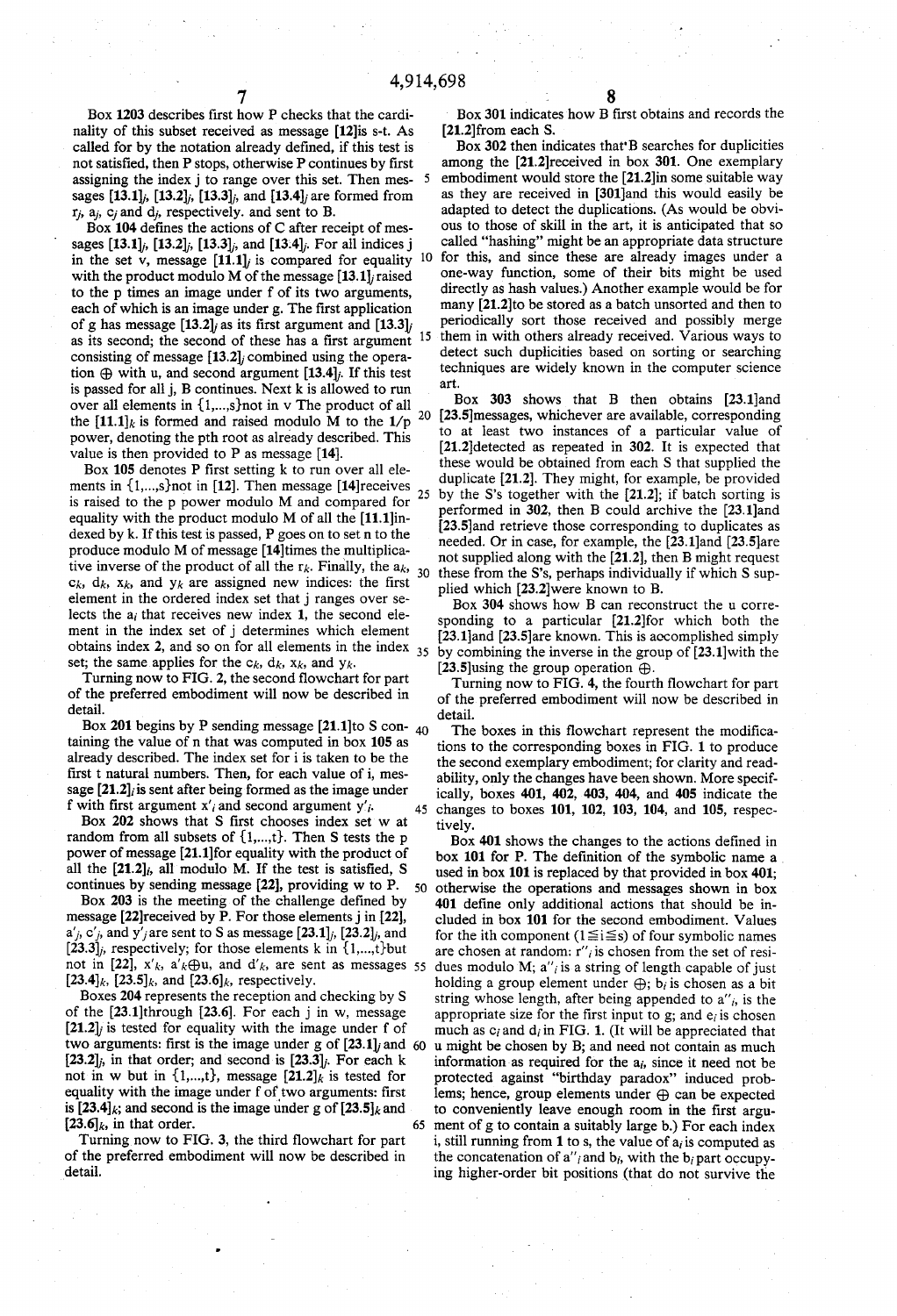modular addition defined by  $\bigoplus$ ). The encoding of the result of this as a bit string is the first input to g used in forming  $x_i$  in FIG. 1; the encoding and group operation shown in forming  $y_i$  in FIG. 1 leave no information about b in the first argument to that g. Additionally,  $z_i$  5 is taken as the image under g formed from  $b_i$  as first argument and  $e_i$  as second argument. Message [11.2], is sent to B containing the corresponding  $z_i$  blinded by being multiplied modulo M with  $r'_i$  raised to the q nower. power.

Box 402 is the same as 102, with the reception of message [11.2], implicit.

Box 403 indicates three additional messages that are included among those described in box 103. For each j as defined in 103, messages  $[13.5]_i$ ,  $[13.6]_i$ , and  $[13.7]_i$ , 15 sent by B contain the values  $r''_j$ ,  $b_j$ , and  $e_j$ , respectively.

Box 404 depicts the modifications to box 104, which are all inclusions, except that former message [14]is not sent. Each message  $[11.2]$  is tested for equality with the product of the corresponding message  $[13.5]$  received 20 respectively. raised to the q and an image under g. The first argument to g is the message  $[13.6]$  received and the second is  $[13.7]$ <sub>j</sub>. received. If the equality holds, messages [14.1]and  $[14.2]$  are formed and sent to P. Each term in the product modulo M making  $[14.1]$ the pth root mod- 25 ulo M of one of the  $[11.1]$ <sub>k</sub>; the  $[11.1]$ whose index is the first element in the order set  $v$ -{1,...,s}obtains the the p(1)th root, the message whose index is the second element in that set obtains the  $p(2)$ th root, and so on through the last element in the set. For each value of k, running through the same index set, message  $[14.2]_k$  is formed as the q(@k)th root modulo M of message  $[11.2]_k$ ; thus, the message with q(i)th root, for instance, has index i and is formed from a message whose index is the ith element in the ordered index set  $v$ - $\{1,...,s\}$ .

Box 405 depicts the changes to box 105 for P: the definition of symbolic name n used in box  $105$  is replaced by that provided in box 405; otherwise the oper ations and messages shown in box 405 define only additional actions. First message [14.1]raised to the p is 40 checked for equality with a product of powers of the  $[11.1]$ <sub>k</sub> modulo M. The term corresponding to each index value taken on by  $k$  in its set defined in box 105 is  $[11.1]$ <sub>k</sub> raised to a power that is the integer quotient of p divided by  $p(i)$ , where i is the position of that k (denoted 45  $@k$ ) in the index set. Then n is formed as the product of message [14.1]times the multiplicative inverse of a prod uct of  $r_k$ . Each term in this product corresponds to one of the elements in the index set of k, where the base is  $r_k$ . and its exponent is the integer quotient p divided by  $p(Qk)$ . Then  $m_k$  is formed as the product of message  $[14.2]$ <sub>k</sub> times the multiplicative inverse of an r<sub>k</sub>. Each of these corresponds to one of the elements in the index set of k, where the base is  $r''_k$  and its exponent is the integer quotient of q divided by q(@k). Finally, the elements of 55  $b_k$  and  $e_k$  are re-indexed and re-labeled for later use as b' and e', respectively. The indexing of the retained ele ments is their positional number in the index set over which k ranges.

Turning now to FIG. 5, the fifth flowchart for part of 60 the preferred embodiment will now be described in detail.

Box 501 shows that box 201 nedes no modification for this second embodiment.

Box 502 expresses the changes. in box 202, which 65 include replacing the equality test and a possible change in w to includes some or all nonrandom parts, which may be that agreed elements of w each correspond to a

denomination, and that if such an element appears in w, then that means that an amount correspond to that de nomination is transferred. The new test is for equality between [21.1]raised to the p and a product modulo M of t terms ( $1 \le i \le t$ ), each of the form [21.2], raised to the integer p divided by the integer p(i) power.

Box 503 indicates how box 203 need not be changed except to check any possibly non-random parts of w that can be expected, as already mentioned.

Box 504 merely confirms that box 204 need not be modified for this second exemplary embodiment.

Turning now to FIG.  $6$ , the sixth flowchart for part of the preferred embodiment will now be described in detail.

This Fig. represents a transaction between P and B that has not been described for the first embodiment, as already mentioned.

Box 601 shows P sending four messages to B: [61.1], [61.2], [61.3], and [61.4]; comprising, i, m<sub>i</sub>, b'<sub>i</sub>, and e'<sub>i</sub>,

Box 602 illustrates how B first receives these four messages, and saves [61.1]under the symbolic name h. Next B tests an equality: the lefthand-side is message  $[61.2]$ raised to the p(h) and on the right is g applied to first argument message [61.3]and second argument message [61.4]. Finally, B searches through all previously accepted [61.3]to ensure that this new [61.3]is not among them, before it must be considered so included; similarly B also checks that the suffix of the received message  $[61.3]$  (beyond the prefix whose length is that of the  $a''$ ) is not equal to the suffix of any message  $[23.1]$ received in the modification of FIG. 2 described in FIG. 5.

Certain variations and substitutions may be apparent 35 to those of ordinary skill in the art.

For example, in the protocol of FIG. 2, a possibly compressing oneway function of the  $x_i$  and  $y_i$  would be sufficient to commit P to their order in place of messages  $[21.2]$ . (Even such a compressed image is unnecessary, if the convention is made that the order of the images under f should be lexicographic on their binary representations, as will also be mentioned later with regard to FIG. 4 and FIG. 5). Or, as another illustra tion, the quantity of data that need be saved between FIG. 1 and FIG. 2 by P can be reduced below what is shown by, for instance, not retaining the x' and y' and simply reconstructing them, as was done for the f's in box 201.

Instead of the particular blinding indicated, which is essentially that of the first mentioned blind signature publication, the techniques disclosed in the second men tioned blind signature publication could be used. Fur thermore, the signature scheme denoted with public exponent q could be over a different modulus or could even be a totally different kind of signature, such as those described in the co-pending application titled "Unanticipated signature systems," with U.S. Ser. No. 123,703, filed 23 Nov., 1987, by the present applicant. Such signatures could also be on products of terms, as with those under p, where multiple instances of the protocol of FIG. 4 would be conducted by a particular P before the [14.2]are returned. These instances might be conducted in a way that B receives all the message [11]'s before supplying a plurality of challenge sets v, with the only constraint that these are disjoint and of cardinality t. Moreover, this approach could also be taken in applying the techniques of FIG. 1. Also, the signatures of the first embodiment could use different